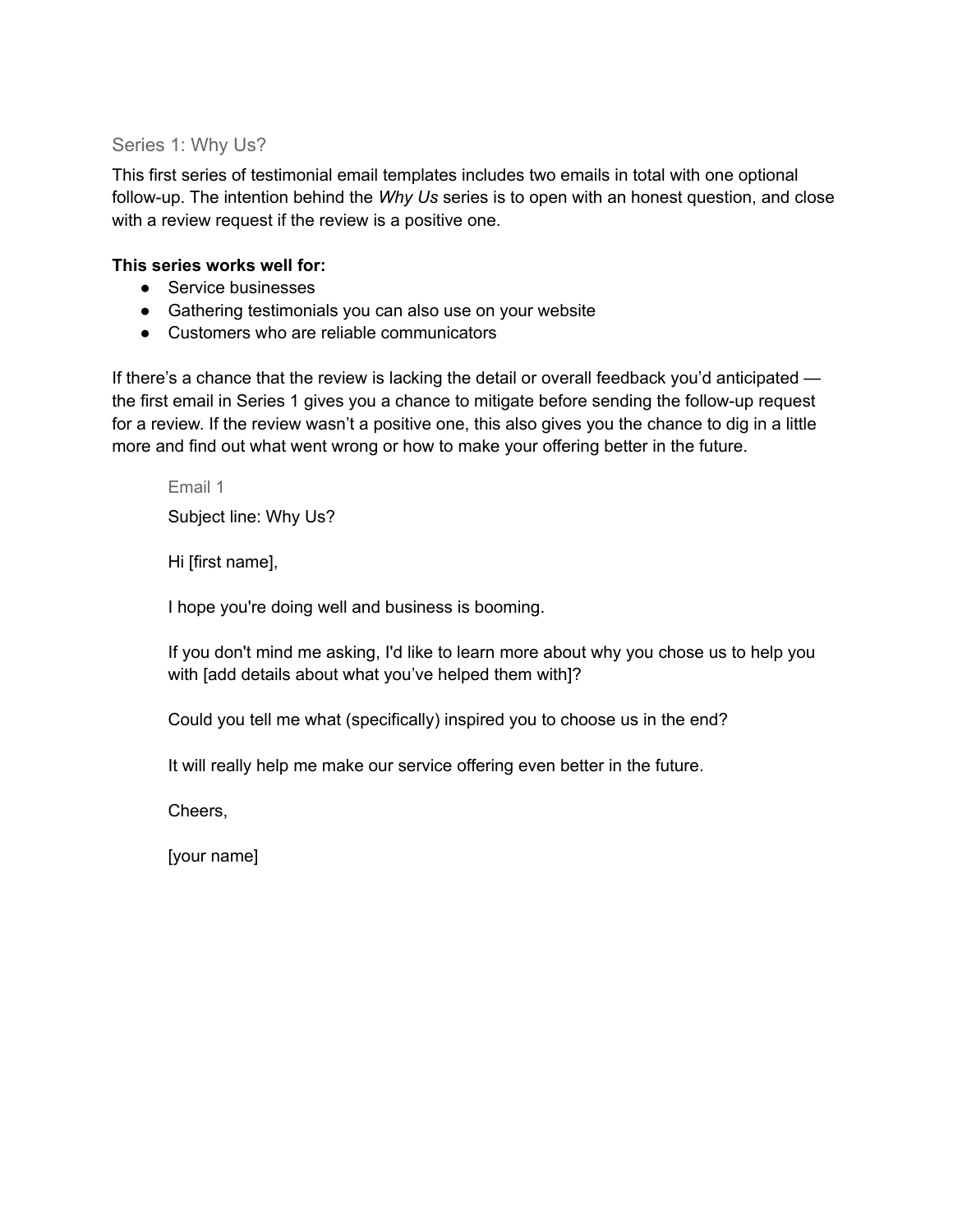If you're satisfied with the reply, move onto the second email.

Email 2 Subject line: RE: Why Us?

Hi [first name],

Thanks for the feedback, I really appreciate it.

Do you mind if I use that as a testimonial on our website? And would you be willing to write a review on our Google Business Page?

Click here to review: [add your GMB short URL]

Cheers,

[your name]